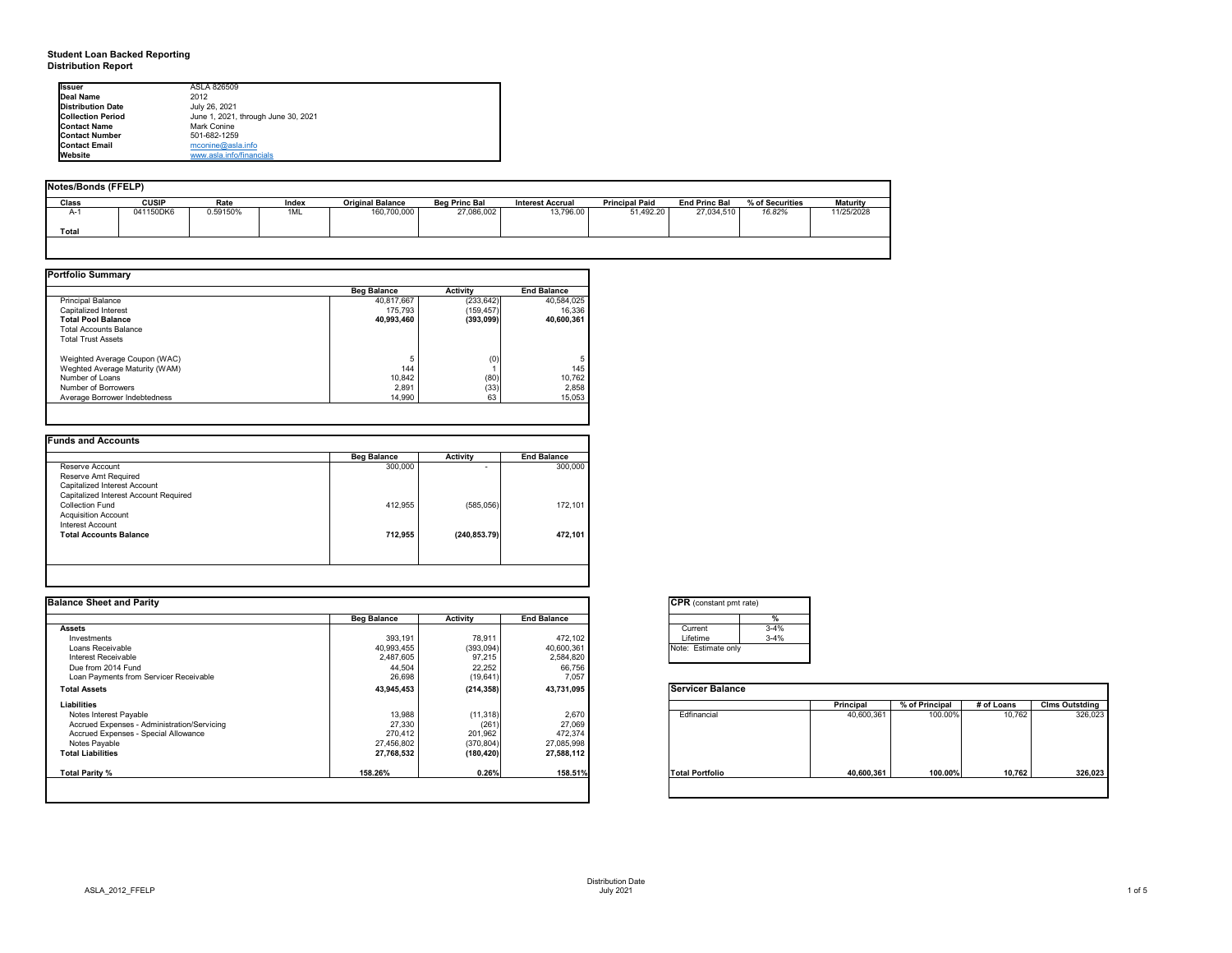|                           | # of Loans       |               | <b>Principal</b> |               | % of Principal   |         | <b>WAC</b>       |               | <b>WARM</b>      |               |
|---------------------------|------------------|---------------|------------------|---------------|------------------|---------|------------------|---------------|------------------|---------------|
|                           | <b>Beginning</b> | <b>Ending</b> | <b>Beginning</b> | <b>Ending</b> | <b>Beginning</b> | Ending  | <b>Beginning</b> | <b>Ending</b> | <b>Beginning</b> | <b>Ending</b> |
| In School                 | 10               | 10            | 64,728           | 64,728        | 0.16%            | 0.16%   | 5.62             | 5.62          | 118.38           | 118.38        |
| Grace                     |                  |               | 7,875            | 4,375         | 0.02%            | 0.01%   | 6.80             | 6.80          | 120.00           | 120.00        |
| Repayment                 |                  |               |                  |               |                  |         |                  |               |                  |               |
| Current                   | 7,161            | 7,220         | 25,164,410       | 25,731,154    | 61.39%           | 63.38%  | 5.33             | 5.34          | 155.41           | 158.07        |
| 31-60 Days Delinquent     | 404              | 275           | 1,875,222        | 979,307       | 4.57%            | 2.41%   | 5.42             | 5.34          | 149.15           | 136.66        |
| 61-90 Days Delinquent     | 183              | 260           | 894,556          | 1,225,158     | 2.18%            | 3.02%   | 5.54             | 5.47          | 148.11           | 144.32        |
| 91-120 Days Delingent     | 183              | 138           | 917,970          | 670,766       | 2.24%            | 1.65%   | 5.91             | 5.42          | 147.44           | 154.42        |
| 121-180 Days Delinquent   | 249              | 224           | 1,171,017        | 1,006,787     | 2.86%            | 2.48%   | 5.26             | 5.64          | 123.41           | 118.41        |
| 181-270 Days Delinquent   | 295              | 245           | 1,343,260        | 1,038,296     | 3.28%            | 2.56%   | 5.37             | 5.26          | 139.92           | 135.84        |
| 271+ Days Delinquent      | 112              | 143           | 477,973          | 706,160       | 1.17%            | 1.74%   | 5.59             | 5.28          | 111.96           | 122.53        |
| <b>Total Repayment</b>    | 8,587            | 8,505         | 31,844,408       | 31,357,629    | 77.68%           | 77.23%  | 5.36             | 5.35          | 152.13           | 153.97        |
| Forbearance               | 1,311            | 1,311         | 5,599,225        | 5,673,502     | 13.66%           | 13.97%  | 5.44             | 5.46          | 160.32           | 159.04        |
| Deferment                 | 850              | 856           | 3,138,035        | 3,198,555     | 7.65%            | 7.88%   | 5.27             | 5.29          | 142.75           | 144.17        |
| <b>Claims in Progress</b> | 64               | 78            | 267,349          | 301,572       | 0.65%            | 0.74%   | 5.93             | 5.81          | 158.94           | 106.96        |
| <b>Claims Denied</b>      | 15               |               | 71,834           |               | 0.18%            |         | 4.70             |               | 112.75           |               |
| <b>Total Portfolio</b>    | 10,842           | 10,762        | 40,993,455       | 40,600,361    | 100.00%          | 100.00% | 5.37             | 5.36          | 152.45           | 153.50        |

## **Portfolio by Loan Type**

|                                     |           | # of Loans       |                  | <b>Principal</b> | % of Principal   |               | <b>WAC</b>       |               | <b>WARM</b>      |               |
|-------------------------------------|-----------|------------------|------------------|------------------|------------------|---------------|------------------|---------------|------------------|---------------|
|                                     | Beginning | <b>Ending</b>    | <b>Beginning</b> | <b>Ending</b>    | <b>Beginning</b> | <b>Ending</b> | <b>Beginning</b> | <b>Ending</b> | <b>Beginning</b> | <b>Ending</b> |
| Current                             | 7,161     | 7,220            | 25, 164, 410     | 25,731,154       | 79.02%           | 82.06%        | 5.33             | 5.34          | 155.41           | 158.07        |
| 31-60 Days Delinquent               | 404       | 275              | 1,875,222        | 979,307          | 5.89%            | 3.12%         | 5.42             | 5.34          | 149.15           | 136.66        |
| 61-90 Days Delinquent               | 183       | 260              | 894,556          | 1,225,158        | 2.81%            | 3.91%         | 5.54             | 5.47          | 148.11           | 144.32        |
| 91-120 Days Delingent               | 183       | 138              | 917,970          | 670,766          | 2.88%            | 2.14%         | 5.91             | 5.42          | 147.44           | 154.42        |
| 121-180 Days Delinquent             | 249       | 224              | 1,171,017        | 1,006,787        | 3.68%            | 3.21%         | 5.26             | 5.64          | 123.41           | 118.41        |
| 181-270 Days Delinquent             | 295       | 245              | 1,343,260        | 1,038,296        | 4.22%            | 3.31%         | 5.37             | 5.26          | 139.92           | 135.84        |
| 271+ Days Delinquent                | 112       | 143 <sub>1</sub> | 477,973          | 706,160          | 1.50%            | 2.25%         | 5.59             | 5.28          | 111.96           | 122.53        |
| <b>Total Portfolio in Repayment</b> | 8,587     | 8,505            | 31,844,408       | 31,357,629       | 100.00%          | 100.00%       | 5.36             | 5.35          | 152.13           | 153.97        |

## **Portfolio by Program Type**

| Portfolio by Loan Type                  |                  |               |                  |                                    |                  |               |                  |               |                  |               |
|-----------------------------------------|------------------|---------------|------------------|------------------------------------|------------------|---------------|------------------|---------------|------------------|---------------|
|                                         |                  | # of Loans    |                  | % of Principal<br><b>Principal</b> |                  |               | <b>WAC</b>       |               | <b>WARM</b>      |               |
|                                         | <b>Beginning</b> | <b>Ending</b> | <b>Beginning</b> | <b>Ending</b>                      | <b>Beginning</b> | <b>Ending</b> | <b>Beginning</b> | <b>Ending</b> | <b>Beginning</b> | <b>Ending</b> |
| <b>Subsidized Consolidation Loans</b>   |                  |               |                  |                                    |                  |               |                  |               |                  |               |
| <b>Unsubsidized Consolidation Loans</b> |                  |               |                  |                                    |                  |               |                  |               |                  |               |
| <b>Subsidized Stafford Loans</b>        | 6,109            | 6,058         | 18,600,726       | 18,431,168                         | 45.37%           | 45.40%        | 5.21             | 5.21          | 136.15           | 136.81        |
| Unsubsidized Stafford Loans             | 4,597            | 4,569         | 21,527,980       | 21,314,244                         | 52.52%           | 52.50%        | 5.39             | 5.39          | 168.17           | 169.61        |
| PLUS/GradPLUS Loans                     | 136              | 135           | 864,749          | 854,949                            | 2.11%            | 2.11%         | 8.08             | 8.08          | 111.52           | 111.54        |
| <b>SLS Loans</b>                        |                  |               |                  |                                    |                  |               |                  |               |                  |               |
| <b>Total Portfolio</b>                  | 10,842           | 10,762        | 40,993,455       | 40,600,361                         | 100.00%          | 100.00%       | 5.37             | 5.36          | 152.45           | 153.50        |
|                                         |                  |               |                  |                                    |                  |               |                  |               |                  |               |

|                                            |                  | # of Loans    |                  | % of Principal<br><b>Principal</b> |                  |               | <b>WAC</b>       |        |                  | <b>WARM</b>   |  |
|--------------------------------------------|------------------|---------------|------------------|------------------------------------|------------------|---------------|------------------|--------|------------------|---------------|--|
|                                            | <b>Beginning</b> | <b>Ending</b> | <b>Beginning</b> | <b>Ending</b>                      | <b>Beginning</b> | <b>Ending</b> | <b>Beginning</b> | Ending | <b>Beginning</b> | <b>Ending</b> |  |
| Graduate / 4-Year Loans                    | 8,205            | 8,135         | 32,138,627       | 31,774,437                         | 78.40%           | 78.26%        | 5.35             | 5.34   | 150.32           | 151.52        |  |
| 2-Year Loans                               | 2,435            | 2,426         | 8,273,609        | 8,245,590                          | 20.18%           | 20.31%        | 5.45             | 5.45   | 160.40           | 160.91        |  |
| Proprietary / Technical / Vocational Loans | 202              | 201           | 581,219          | 580,333                            | 1.42%            | 1.43%         | 5.35             | 5.36   | 156.71           | 156.70        |  |
| Unknown (Consolidation) Loans              |                  |               |                  |                                    |                  |               |                  |        |                  |               |  |
| Other Loans                                |                  |               |                  |                                    |                  |               |                  |        |                  |               |  |
| <b>Total Portfolio</b>                     | 10,842           | 10,762        | 40,993,455       | 40,600,361                         | 100.00%          | 100.00%       | 5.37             | 5.36   | 152.45           | 153.50        |  |

|                        | # of Loans       |               | <b>Principal</b> |               | % of Principal   |               |  |
|------------------------|------------------|---------------|------------------|---------------|------------------|---------------|--|
|                        | <b>Beginning</b> | <b>Ending</b> | <b>Beginning</b> | <b>Ending</b> | <b>Beginning</b> | <b>Ending</b> |  |
| <b>Fixed Loans</b>     | 6,178            | 6,127         | 27,230,967       | 26,950,492    | 66.43%           | 66.38%        |  |
| Variable Loans         | 4,664            | 4,635         | 13,762,488       | 13,649,869    | 33.57%           | 33.62%        |  |
| T-Bill Loans           | 4,664            | 4,635         | 13,762,488       | 13,649,869    | 33.57%           | 33.62%        |  |
| <b>CMT Loans</b>       |                  |               |                  |               |                  |               |  |
| <b>Total Portfolio</b> | 10,842           | 10,762        | 40,993,455       | 40,600,361    | 100.00%          | 100.00%       |  |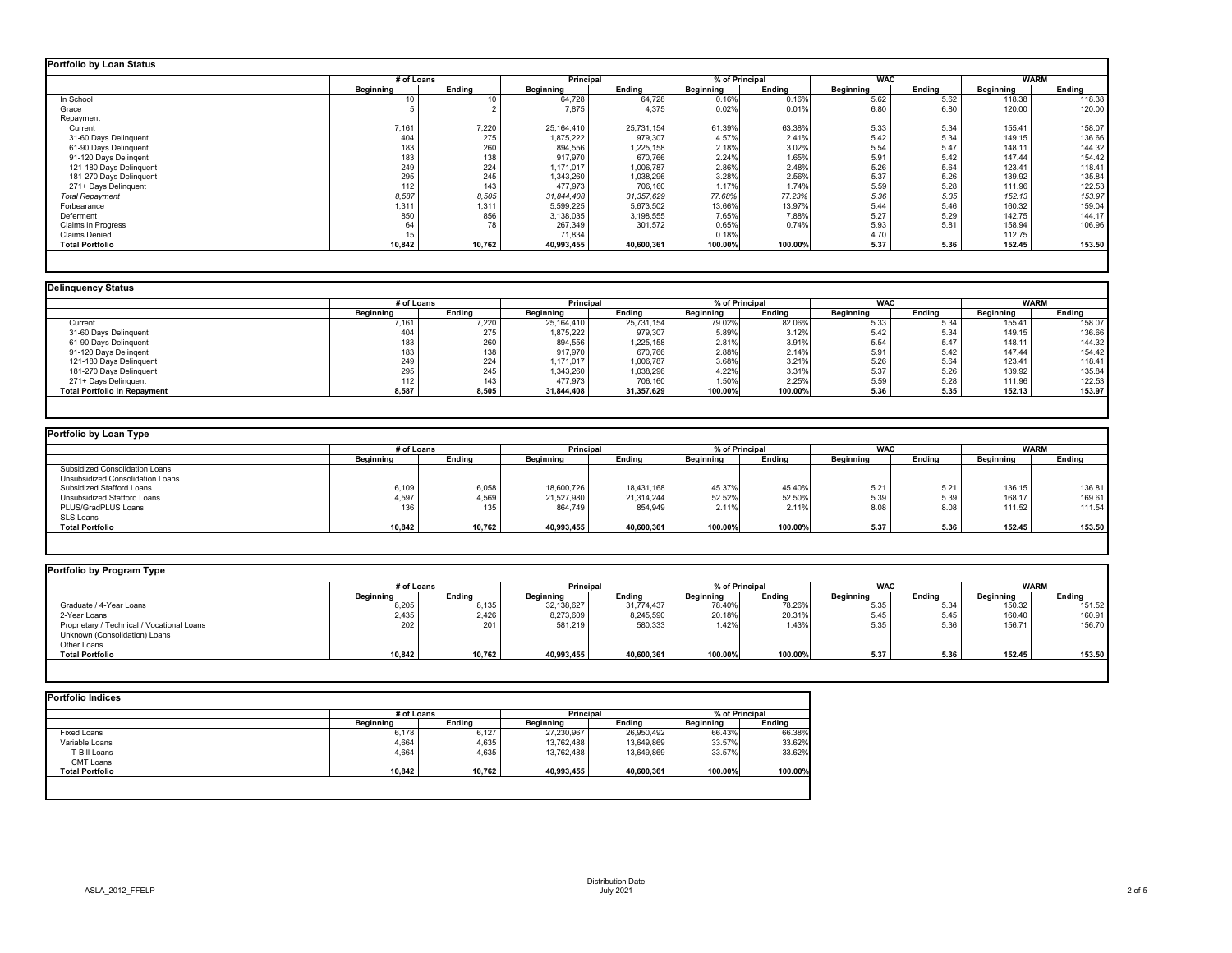**Distribution Date July 26, 2021 Collection Period** June 1, 2021, through June 30, 2021

# **Collection Activity**

| Collection Account                                                                                     | as of 6/30/2021 |
|--------------------------------------------------------------------------------------------------------|-----------------|
| Beginning Balance - June 1, 2021                                                                       | 412,955         |
| <b>Collection Amount Received</b>                                                                      | 172,094         |
| <b>Recoveries</b>                                                                                      |                 |
| Reserve Account                                                                                        |                 |
| <b>Excess of Required Reserve Account</b>                                                              |                 |
| Interest on Investment Earnings                                                                        | 7.43            |
| Capitalized Interest Account (after a stepdown or release date)                                        |                 |
| <b>Acquisition Account</b>                                                                             |                 |
| Payments from Guarantor                                                                                |                 |
| Amount incorrectly underreported for Available Funds in July 2021. Will be distributed in August 2021. | (78, 911)       |
| <b>Required Repurchases</b>                                                                            |                 |
| Special Allowance Payable to Department of Education                                                   |                 |
| <b>Consolidation Rebate Fees</b>                                                                       |                 |
| Rating Agency Surveillance Fees                                                                        |                 |
| Principal payments, interest payments, administration fees, servicing fees, and trustee fees           | (412, 955)      |
| Other Amounts Received in Collection                                                                   |                 |
| <b>Total Available Funds</b>                                                                           | 93,190          |
|                                                                                                        |                 |
|                                                                                                        |                 |

| as of 6/30/2021 |
|-----------------|
| 833.33          |
| 23,685          |
| 3,384           |
|                 |
|                 |
| 27,902.33       |
|                 |

| <b>Cumulative Default Rate</b>                                                                      | as of 6/30/2021 |
|-----------------------------------------------------------------------------------------------------|-----------------|
|                                                                                                     |                 |
| Current Period Defaults (\$)                                                                        | 405,390.73      |
| Cumulative Defaults (\$)                                                                            | 46,978,372.35   |
| Cumulative Default (% of original pool balance)                                                     | 29.26%          |
| Cumulative Default (% of cumulative entered repayment balance) <sup>a</sup>                         | 115.91%         |
| Current Period Payments (Recoveries) from Guarantor (\$)                                            | 160,652.89      |
| Current Period Borrower Recoveries (\$)                                                             | n/a             |
| Cumulative Recoveries $(\$)^b$                                                                      | \$43,653,554.17 |
| Cumulative Recovery Rate (%)                                                                        | 92.92%          |
| Cumulative Net Loss Rate (%)                                                                        | 2.07%           |
| Servicer Reject Rate (FFELP) (%)                                                                    |                 |
| Cumulative Servicer Reject Rate (FFELP) (%)                                                         |                 |
| Repayment balance includes all repayment loans with the exception of balances in claim status<br>a) |                 |
| Cumulative Recoveries includes 97% of claims in progress balances<br>D)                             |                 |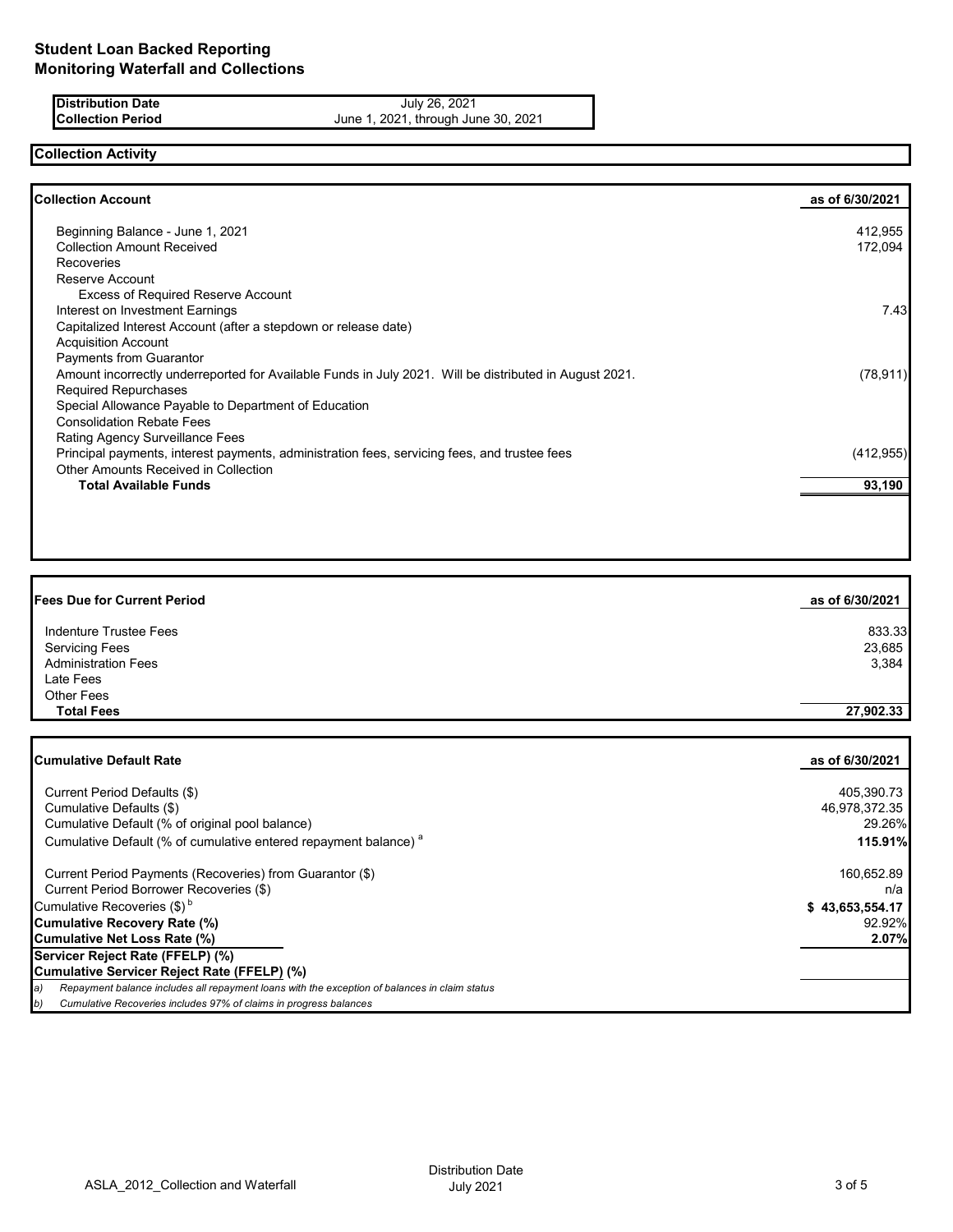## **Waterfall Activity**

| <b>Waterfall for Distribution</b>                                                         | <b>Amount Due</b> | <b>Amount Remaining</b> |
|-------------------------------------------------------------------------------------------|-------------------|-------------------------|
| <b>Total Available Funds</b>                                                              |                   | 93,190                  |
| First: Payments under any Joint Sharing Agreement                                         |                   |                         |
| <b>Second: Trustee Fees</b>                                                               | 833.33            | 92,357                  |
| <b>Third:</b> Servicing Fees and Backup Servicing Fees                                    | 23,685            | 68,672                  |
| <b>Fourth: Administration Fees</b>                                                        | 3,384             | 65,288                  |
| <b>Fifth: Noteholder Interest</b>                                                         | 13,796.00         | 51,491.80               |
| Sixth: Reinstate the balance of the Reserve Fund up to the Specified Reserve Fund Balance | 51,492.20         |                         |
| Seventh: Noteholder Principal, until paid in full                                         |                   | (0)                     |
|                                                                                           |                   |                         |
|                                                                                           |                   |                         |

| <b>Principal and Interest Distributions</b>  | Class A-1 |
|----------------------------------------------|-----------|
|                                              |           |
| Monthly Interest Due                         | 13,796.00 |
| Monthly Interest Paid                        | 13,796.00 |
| Interest Shortfall                           |           |
| Interest Carryover Due                       |           |
| Interest Carryover Paid                      |           |
| Interest Carryover                           |           |
| <b>Monthly Principal Distribution Amount</b> | 51,492.20 |
| <b>Monthly Principal Paid</b>                | 51,492.20 |
| Shortfall                                    |           |
| <b>Total Distribution Amount</b>             | 65,288.20 |
|                                              |           |